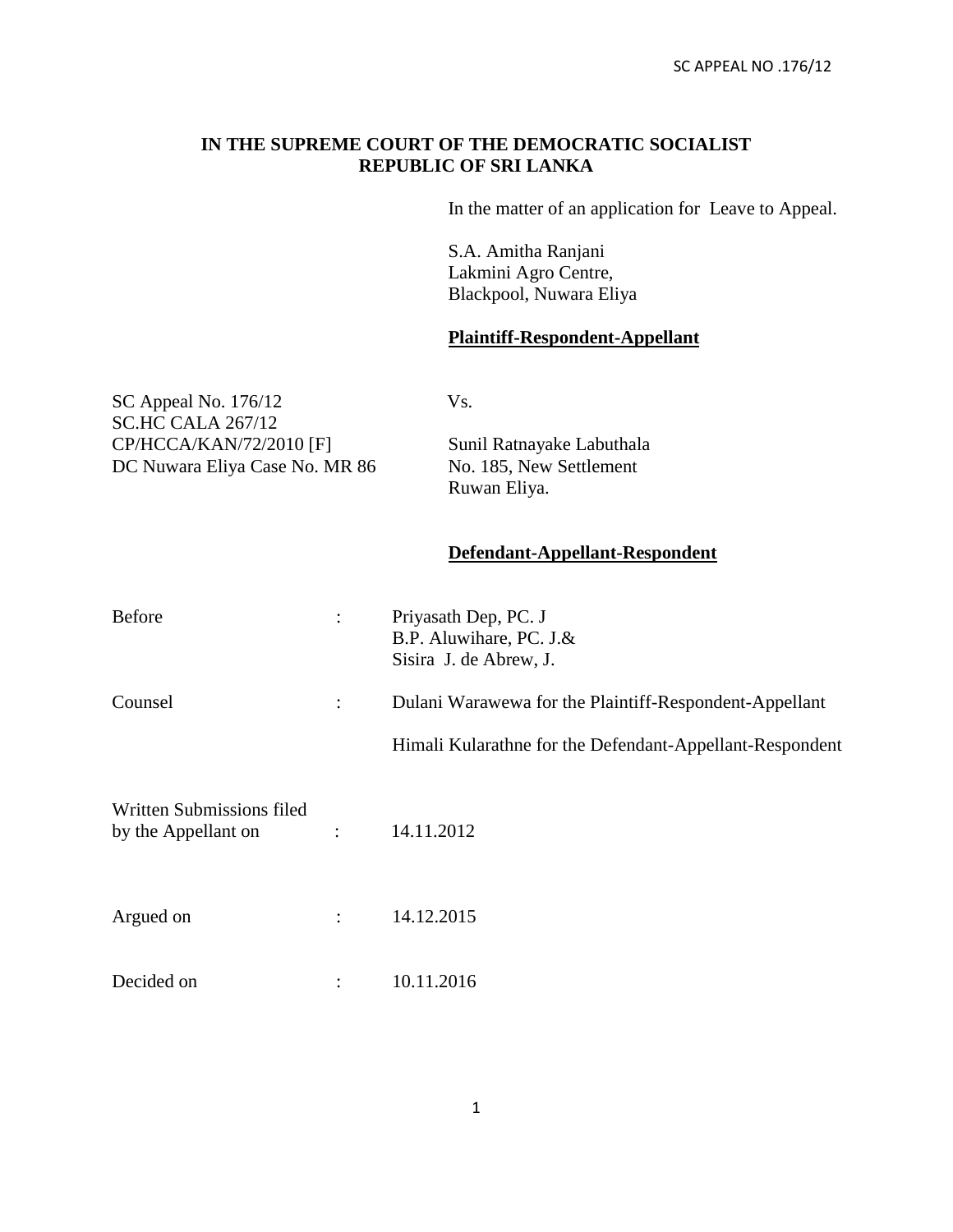## **Priyasath Dep, PC. J**

The Plaintiff- Respondent- Appellant hereinafter referred to as 'Plaintiff' instituted action in District Court of Nuwara Eliya in case No.MR/86 to recover a sum of Rs 297,000 from the Defendant-Appellant-Respondent hereinafter referred to as 'Defendant'. In the Plaint , the Plaintiff averred that the Plaintiff supplied 45 crates of potato seeds to the Defendant. The Defendant agreed to tender a cheque for the amount due. As the defendant failed and neglected to pay the amount due, the Plaintiff sent a letter dated 08. 08. 2006 marked P1.Thereafter the Plaintiff sent a letter of demand which was marked as P2.

The Defendant in his answer whilst denying the Plaintiff's claim admitted only the jurisdiction of the Court. The Defendant denied that he had a transaction as alleged by the Plaintiff and thereby denied the liability.

The parties proceeded to trial on 12 issues of which 7 issues were raised by the Plaintiff and 5 issues were raised by the Defendant. Apart from denying the liability to pay, the Defendans raised three issues pertaining to the maintainability of the action They are:

Issue No 8

Is the business of the Lakmini Trade Centre carried on by the plaintiff and her husband is a lawful business?

Issue No. 9

Could the Plaintiff maintain the action against the Defendant without joining the husband as a party as he is a partner of the business?

Issue No. 10

Did the Defendant had a transaction with the Plaintiff as alleged in the Plaint?

It is appropriate at this stage to briefly refer to evidence led at the trial.

The Plaintiff Amitha Ranjane Shanthi Aratchi stated that her husband and herself were running a business named Lakmini Agro Center for 10 years and she supplied 45 crates of potatoes to the Defendant. Though the Defendant had alleged that business was a partnership, the Plaintiff has maintained the position that she was helping her husband in the business due to the fact that he was disabled and could not attend to business and that she was not a partner. It was revealed that the Lakmini Agro Centre is an agent of the Hayleys Agro Company.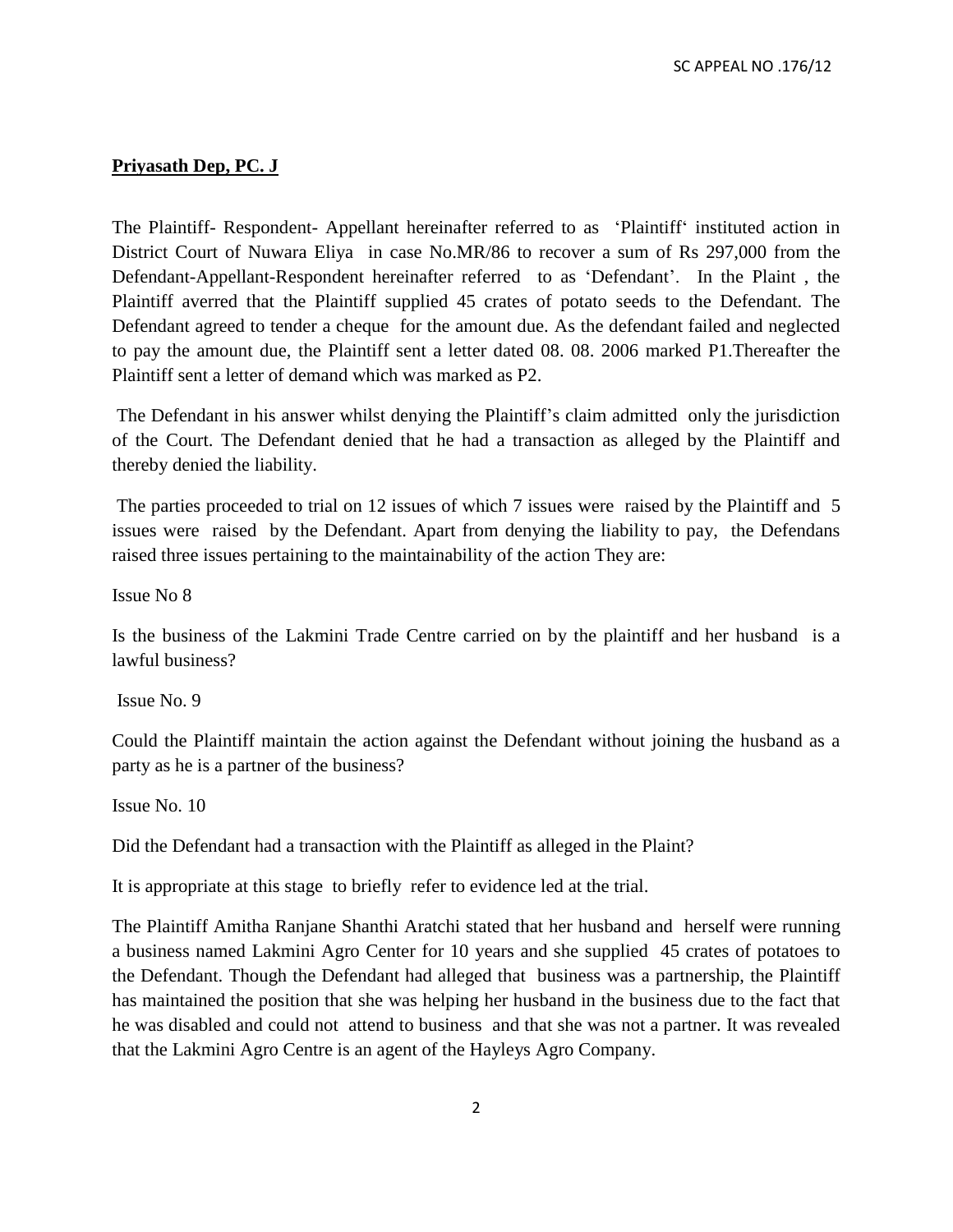It was the position of the Plaintiff that the Defendant did not make any payments for the goods he had obtained. The Defendant at the time he accepted delivery of goods, had stated that he forgot to bring the cheque book and had assured the Plaintiff that he will hand over a cheque to the plaintiff on the following day morning. The Defendant took delivery of the goods but failed and neglected to make the payment even when the Plaintiff on several occasions demanded that he settles the money due to the Plaintiff. According to the evidence of the Plaintiff the said transaction was entered into between the her and the Defendant, and not with the Plaintiff's husband and the Defendant. It was also the position of the Plaintiff that these goods were given to the defendant purely on trust and reliance they placed on him due to the good relationship the Defendant has had with the Plaintiff.

At the trial Plaintiff and her husband gave evidence and marked documents P1 which was the reminder letter dated 08.08.2006 sent by the Plaintiff to the Defendant requiring him to make payments for the goods that he has already obtained. P2 is the letter of demand dated 18.08.2006 which was sent by the Plaintiff's Attorney at Law to the Defendant and P3 is the letter dated 19.05.2006 sent by the Defendant to Hayleys Agro Company with a copy to the Plaintiff stating that he had purchased 45 crates of potato seeds from Lakmini Agro Center and that a cheque given by him to the said shop has been dishonored by the bank. The Defendant did not testify nor did he summon any witnesses.

The District judge had referred to the case of *Sri Lanka Port Authority vs Jugolinija Bold East* 1981 (1) SLR 18 where it was stated that**: '** when a document is marked on condition to prove and then if it is not been proven and no objection were raised of its validity at the end of the trial, that document will be treated as proved.'

Furthermore in the judgment it was stated that Defendant had not denied the signature on the document marked as P3 and did not call any witness to contradict the position taken up by the Plaintiff or to prove his position.

The learned District Judge on 26.03.2010 delivered the Judgment in favour of the Plaintiffs and granted the relief prayed for in the plaint.

The learned District Judge answered the Plaintiff's issues in the affirmative. In respect of the issue no 8 the court held that the business is a lawful business.

The issue no 9 relates to the question as to whether or not the Plaintiff could file action without joining her husband as a party. It is the position of the Defendant that Lakmini Agro Center is a partnership and without joining the husband as a plaintiff, the Plaintiff cannot proceed with the case .The position taken up by the Defendant was that there was a non joinder. The Learned District judge held that the Plaintiff could file the action without joining the husband as a plaintiff.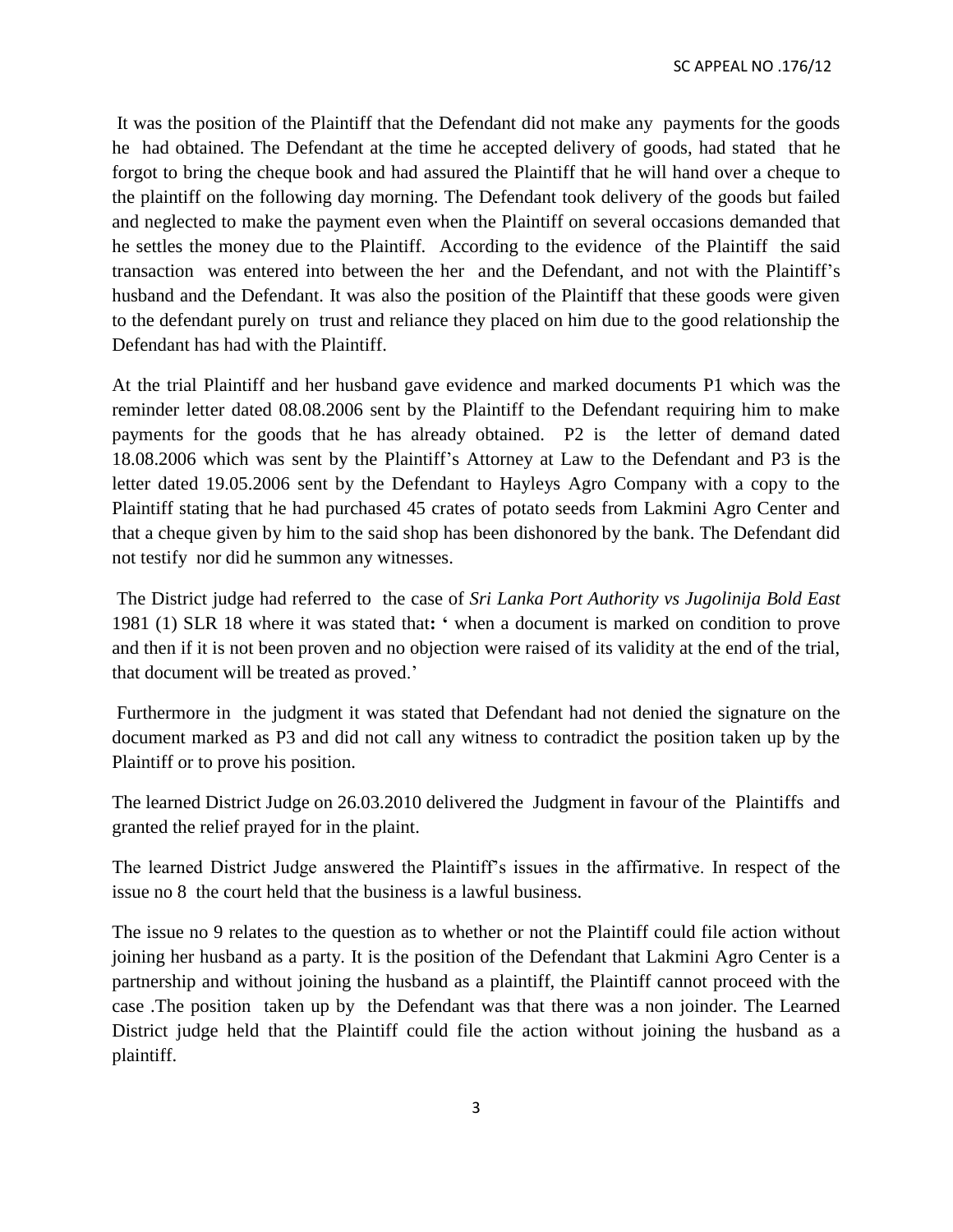As regards to the objection raised by the Defendant regarding non joinder, the Plaintiff relied on sections 17 and 22 of the Civil Procedure Code. Section 17 reads thus:

"No action shall be defeated by reason of the misjoinder or non-joinder of parties, and the court may in every action deals with the matters in controversy so far as regards the rights and interests of the parties actually before it"

The issue of non joinder was taken up in the answer. According to section 22 the objection should be taken up at the earliest possible opportunity. The section 22 reads thus:

"All objections for want of parties, or for joinder of parties who have no interest in the action, or for misjoinder as co-plaintiffs or co-defendants, shall be taken up at the earliest possible opportunity, and in all cases before the hearing. And any such objection not so taken shall be deemed to have been waived by the defendant".

In the judgment the learned District Judge referred to several authorities regarding the issue of non joinder.

In *Abdul Cader vs Ahamudu Lebbe* 37 NLR 257**,** it was held that :

'Court would not uphold a belated objection on this ground if injustice would result from giving effect to it. Furthermore submits that case law also establishes that the Court will not dismiss a case for want of parties'

In *Dingiri Appuhamy* and others *vs Thalakolawewe Pangananda Thero* 67 NLR 89 where is was held that:

"there is no provision in the Civil Procedure Code or any other law requiring an action to be dismissed where there is a misjoinder of causes of action. It is therefore, improper for the Court to dismiss an action on the ground of misjoinder of defendant and the causes of action without giving an opportunity to the Plaintiff to amend the plaint".

The learned Counsel for the Plaintiff submitted that had the Defendant raised this objection at the very beginning, the Plaintiff would have had a chance to amend her pleadings.

The District Judge has also considered the case of *Ponnamma vs Kasipathi Pille* 4 NLR 261**,**  where it was held that:

"An objection under S 17 of the code has to be taken at the earliest possible opportunity. It has been held that an objection of this premise cannot be raised in an answer but that it has to be raised at an earlier stage by way of a motion. It has been held that if the objection is one of non joinder, the defendant has to name the party to be joined".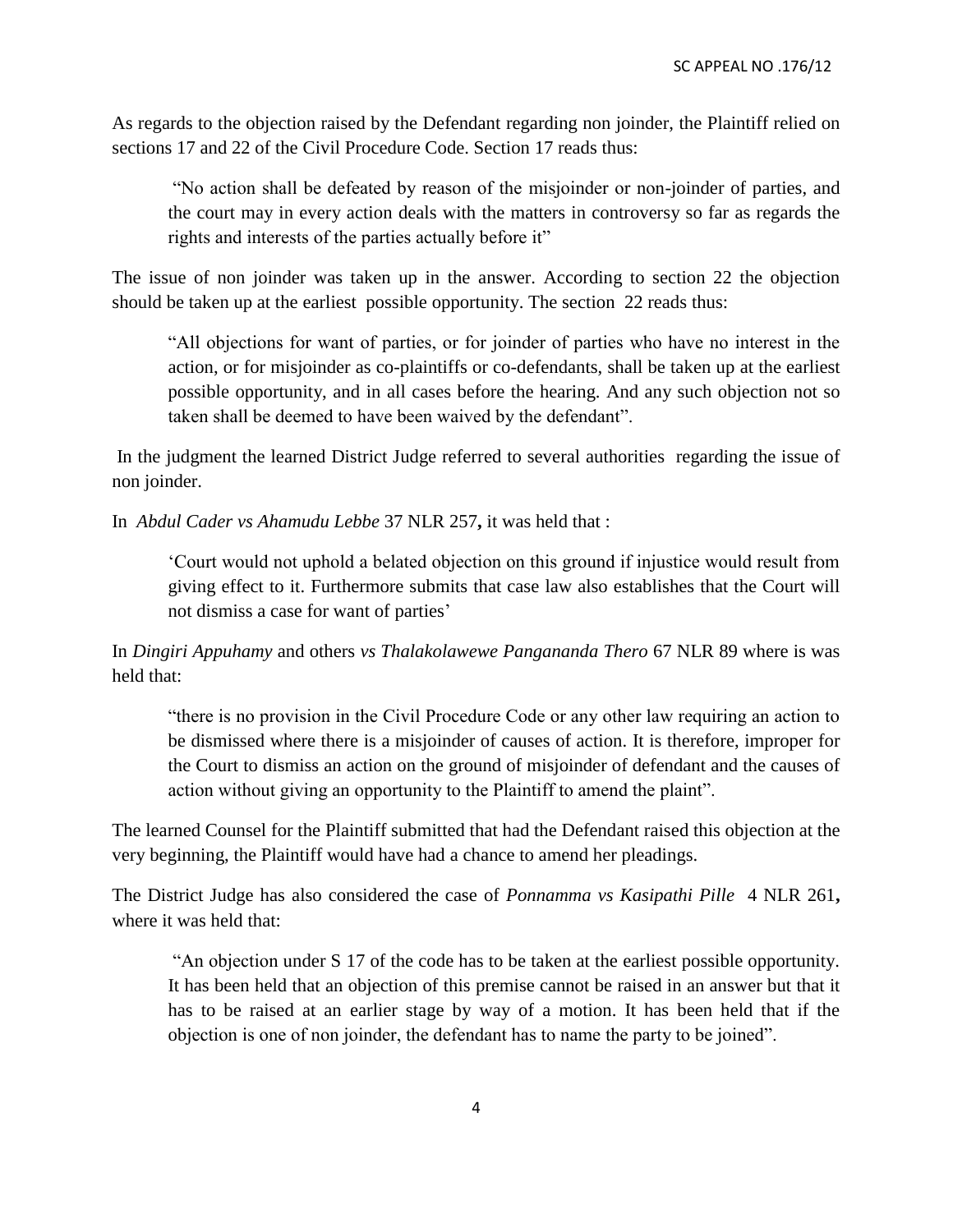The learned District Judge found that, the Defendant has failed to raise an objection to the nonjoinder of the Plaintiff's husband at the earliest possible opportunity. Therefore the learned District Judge had correctly rejected the objection raised by the defendant regarding non joinder of the Plaintiffs's husband as a plaintiff to the action.

The defendant been aggrieved by the judgment of the Learned District Judge appealed to the High Court of Civil Appeal of the Central Province on six grounds.

- (a) That the said order and Judgment is contrary to law and misconceived in law and not supported by the evidence.
- (b) That the learned District Judge has misdirected herself on the question of 'burden of proof'
- (c) That the finding that the Respondent is entitled to relief is wrong and contrary to law and in any event there is no cause of action established by the Respondent to proceed against the Appellant.
- (d) That the evidence does not disclose that there had been a sale of the relevant potato seed boxes and therefore the Respondent is not entitled to relief.
- (e) That the finding on document marked 'P3' is not supported by the evidence led in the case.
- (f) That the finding that 'Luckmini Argo Center' is a legal person is contrary to law and wrong.

The High Court of Civil Appeal had allowed the appeal and found that the Plaintiff Respondent has no Locus Standi and in the Judgment dated 29<sup>th</sup> May 2012 stated as follows:

"the question then arises for the consideration whether the plaintiff had the locus standi to bring this action against the defendant. Issue No 10 suggested by the defendant is to the effect that the transaction referred to in the plaint was not between him and the plaintiff. The finding of the learned District Judge on the above issue is that the defendant has transacted with Lakmini Agro Centre. Admittedly the plaintiff is not the owner of Lakmini Agro Centre. Lakmini Agro Centre is not a legal entity that can sue and be sued. There is no evidence that the plaintiff had any share of the business except for being the wife of the owner. Her position is that what belongs to my husband belongs to me. That may be the understanding between the husband and the wife but it is not sufficient to confer a right on the plaintiff to sue the defendant upon a transaction entered into between the defendant and her husband."

The Learned High Court Judges allowed the appeal and set aside the judgment of the Learned District Judge on the basis that the Plaintiff is not the owner of Lakmini Agro Centre and it is not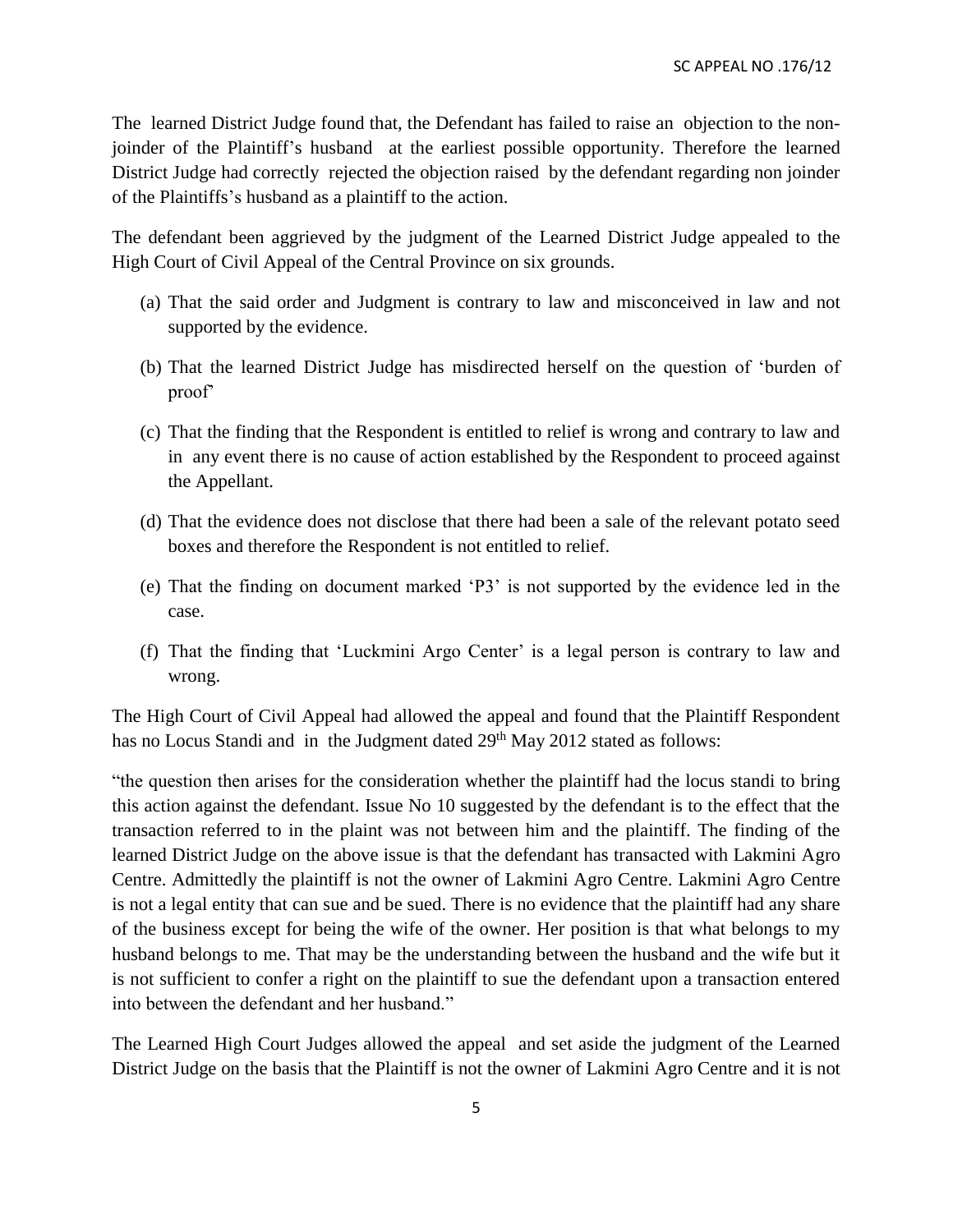a legal entity that can sue or be sued and therefore for Plaintiff had no Locus Standi to institute action.

Being aggrieved by the judgment of the High Court, the Plaintiff filed a leave to appeal application in the Supreme Court and obtained leave on the following questions of law:

- a) Did the High Court err in holding that the Plaintiff does not have locus standi when the parties were not at issue on the question of locus
- b) Could the Defendant make out a new case in appeal where the issues in the trial court were different
- c) Did the High Court set aside the judgment of the District Court based on grounds that were not argued and matters that were not contentious in the trial court between the parties
- d) In the circumstances of the instant case is the question of locus standi a question of fact as the evidence categorically show that it was the Plaintiff who took the initiative and conducted the business called and referred to as Lakmini Agro Center

The District Judge in her Judgment had come to a finding that the Plaintiff Respondent Appellant is not the owner or a Partner to the business named Lakmini Agro Center. But due to her husband's handicapped conditions she was helping her husband to run the business.

It is also submitted by the learned Counsel for the Plaintiff- Respondent- Appellant that the finding of the learned High Court Judges that the Plaintiff has no Locus Standi is erroneous as the Defendant never denied that the plaintiff has a right to institute this action but merely insisted that her husband whom he considered to be a partner of the business ought to have been made a party to this action. The defendant only complained of non-joinder of a party and never denied the right of the Plaintiff to institute this action. In addition to that, in the written submissions filed on 05.01.2010 by the Defendant, the Defendant even went to the extent to state that if at all the Plaintiff is entitled to recover only half of the price. This amounts to once again admitting that the Plaintiff has a right to sue him.

The learned Counsel for the Plaintiff Respondent Appellant also submitted that as borne out by the evidence, it was the plaintiff who had been at the shop at the time of the transaction and it was the Plaintiff who had issued the goods to the Defendant. The transaction had taken place between the Plaintiff and the Defendant. Therefore the husband of the Plaintiff who was not conducting the business due to his disability as he had lost both hands and was also not at the place of business is therefore not privy to this transaction.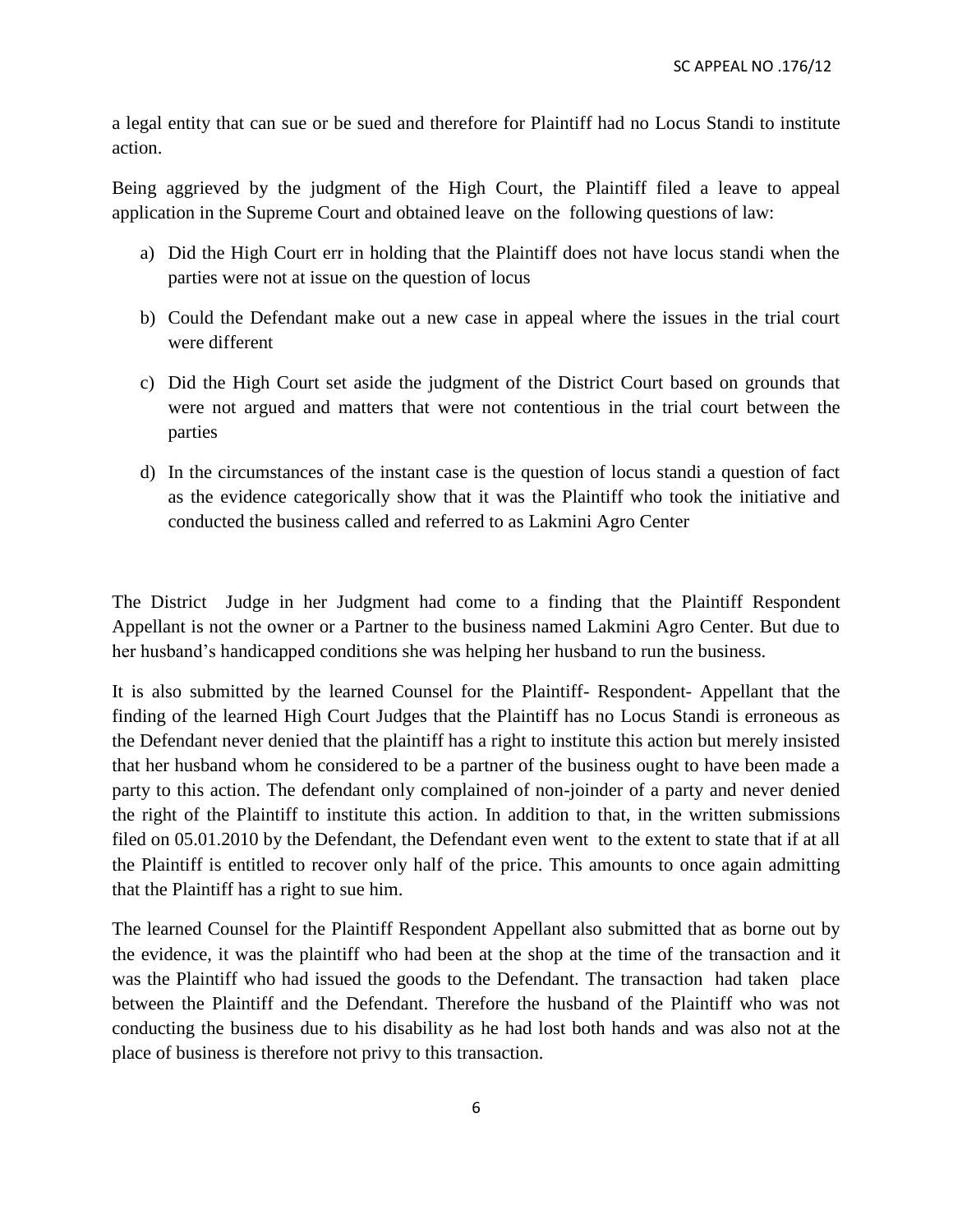The question that arises in this case is whether or not the plaintiff could maintain the action even though she was not the owner or a partner of the business. The husband of the Plaintiff who is the owner had testified to the effect that he has no objection to the plaintiff maintaining this action on behalf the business. There is clear evidence that though the owner of the business is the husband of the plaintiff, she was the one who did all the day to day work of the business. Furthermore the said transaction alleged in the plaint was between the plaintiff and the defendant.

The learned High Court judges held that the Plaintiff has no locus standi to institute and maintain the action. The learned Counsel for the Plaintiff-Respondent-Appellant submitted this question was raised for the first time in the appeal . This Court has to decide whether the issue of locus standi is a question of law or mixed question of law and fact. If it is a question of law it could be raised for the first time in appeal. On the other hand if it is a mixed question of law and fact it could not be raised for the first time in appeal.

The learned Judges of the High Court has used the word locus standi which is generally used in actions based on Public law such as in writ applications and fundamental right applications. In the Civil Procedure the equivalent is the right to sue or capacity to sue. In the District Court the main issues were non joinder of the parties and whether there was a transaction between the Plaintiff and the Defendant as alleged in the plaint. The Learned District Judge dealt with these two issues and held with the Plaintiff.

When considering the facts and circumstances of this case it is clear that the question of locus standi or right to sue is a mixed question of law and fact. The issue of right to sue cannot be considered in isolation. The Court has to consider the nature of business, whether it is a large ,medium or small scale business, nature of relationship between the parties and persons who are in control of the business. In this case Lakmini Agro Center is not formally registered as a sole proprietorship nor as partnership. It is a small business run by husband and wife although the husband claims to be the owner. Due to husband's disability as he had lost both his hands, wife was running the business. She is not an employee, agent or servant of the husband. Both of them are not only partners in life but also partners in business and income from the business is their livelihood. In view of the facts and circumstances of this case I hold that the question of locus standi or right to sue is a mixed question of law and fact and cannot be raised for the first time in appeal

*In Talagala Vs. Gangodawila Cooperative Stores Society Limited, NLR 48 page 472* it was held that

' where a question which is raised for the first time in appeal is a pure question of law and not a mixed question of law and fact, it can be dealt with'